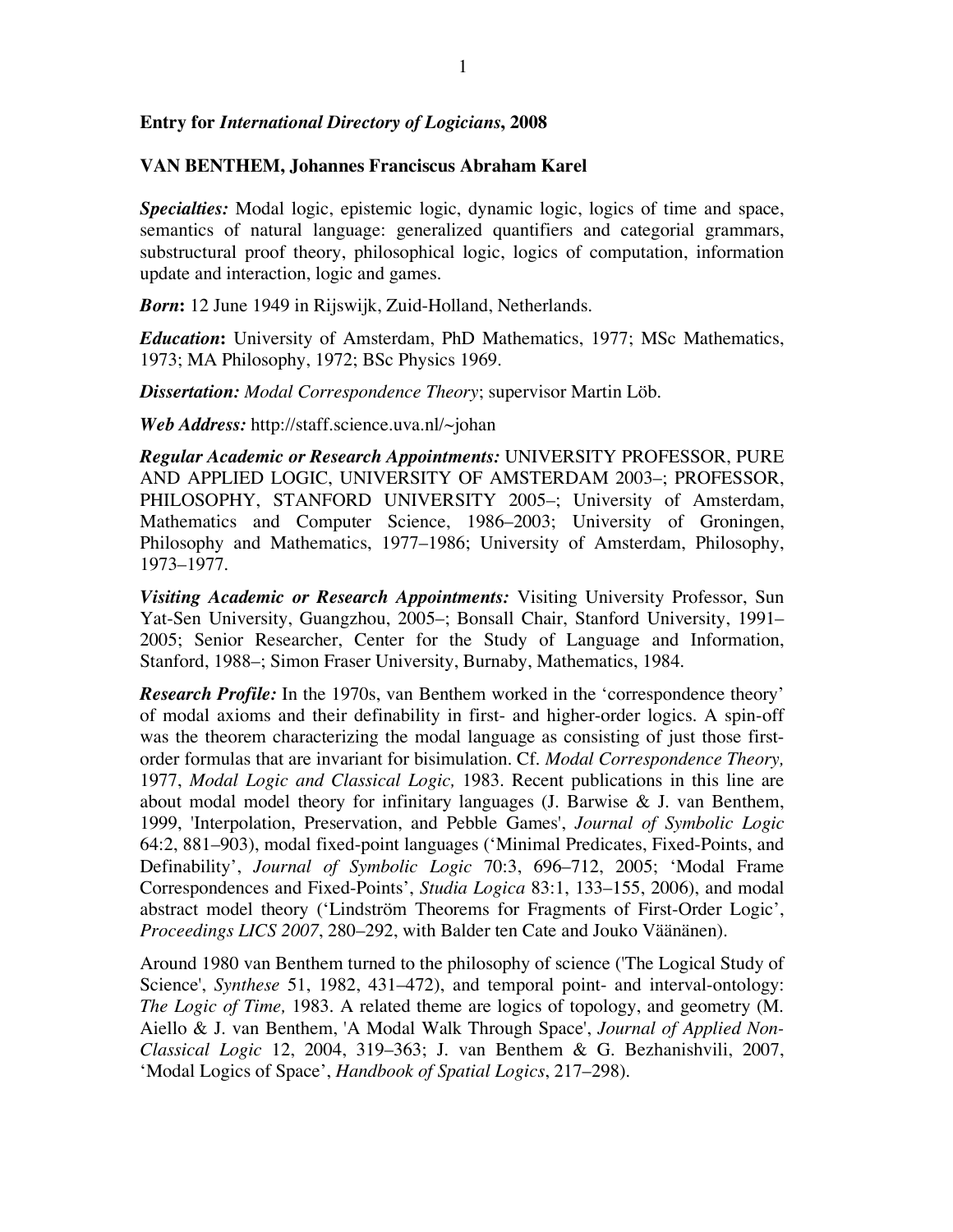In the later 1980s, van Benthem switched to natural language. His *Essays in Logical Semantics* (1986) is about semantic universals and expressive power for generalized quantifiers, with classification theorems in terms of the 'Number Tree', monotonicity properties, and automata complexity. There is also a first calculus of 'natural logic' for reasoning directly on linguistic surface form, using type-theoretic derivation with monotonicity marking. This work led to a study of categorial grammars as resourcebounded substructural proof systems. Results include a semantics for meaning composition via 'linear lambda terms', the study of expressive power and semantic constraints in finite type hierarchies, a general account of logicality as permutation invariance, and systematic connections between proof-theoretic and grammatical issues. Most of this work is collected in the book *Language in Action*, 1991.

In the 1990s, van Benthem returned to modal logic, now with a view to computation. Results include a characterization of the regular operations on imperative programs as those that are 'safe for bisimulation', and a first-order model theory of process equivalences (J. van Benthem & J. Bergstra, 1995, 'Logic of Transition Systems', *Journal of Logic, Language and Information* 3, 247–283). Modal techniques also brought to light decidable 'core versions' of undecidable computational formalisms, such as 'arrow logic': a decidable version of relational algebra. Another side of this coin was the discovery of the 'Guarded Fragment', a new large decidable part of firstorder logic (H. Andréka, J. van Benthem & I. Németi, 1998, 'Modal Logics and Bounded Fragments of Predicate Logic', *Journal of Philosophical Logic* 27, 217– 274). This work is collected in the monograph *Exploring Logical Dynamics*, 1996.

Van Benthem's key interest since his Spinoza project *'Logic in Action'* (1996–2001) is 'logical dynamics', making actions of inference, observation, information update, belief revision, or preference change first-class citizens. These come together in the study of rational agency using *dynamic-epistemic logics* ('One is a Lonely Number', Z. Chatzidakis et al., eds., 2006, *Logic Colloquium '02,* A.K. Peters, Wellesley, 96– 129; 'Logics of Communication and Change'*, Information and Computation* 204, 2006, 1620–1662, with Jan van Eijck and Barteld Kooi; 'Dynamic Logic of Belief Change', *Journal of Applied Non-Classical Logics* 17, 2007, 129–155). In this view, logic is essentially about multi-agent communication, and 'intelligent interaction'. This leads to new interfaces between logic and game theory (*Logic in Games,* ILLC, Amsterdam; 'Games in Dynamic Epistemic Logic', *Bulletin of Economic Research* 53, 2001, 219–248; 'Extensive Games as Process Models', *Journal of Logic, Language and Information* 11, 2002, 289–313; 'Logic Games are Complete for Game Logics', *Studia Logica* 75, 2003, 183–203; 'Rational Dynamics', *International Game Theory Review* 9, 2007, 377–409). This new take on what logic is about also seems highly relevant to its past and future interfaces with philosophy ('Logic in Philosophy', in D. Jacquette, ed., 2007, *Handbook of the Philosophy of Logic*).

In Amsterdam, van Benthem holds the chair of Evert Willem Beth, created in 1950, whose broad view of logic in between philosophy, mathematics, computer science, linguistics, cognitive psychology, and even rational public debate, now lives on in the Institute for Logic, Language and Computation. His position at Stanford is at a similar interdisciplinary interface, against the backdrop of the Center for the Study of Language and Information, pioneered by Jon Barwise and others in the early 1980s.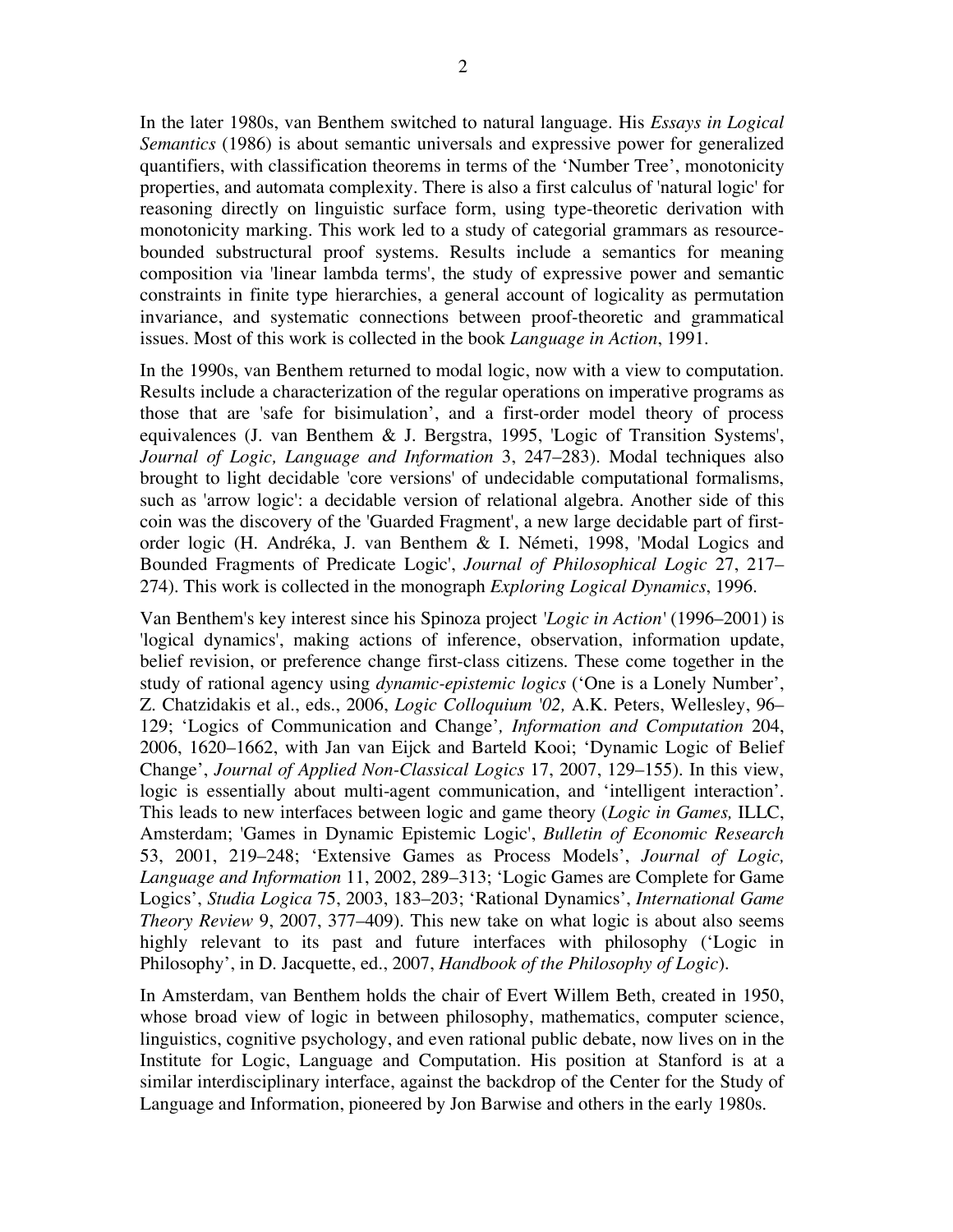*Main Publications:* Major book publications:

- 1. *The Logic of Time* (1983, 1991),
- 2. *Modal Logic and Classical Logic* (1985),
- 3. *Essays in Logical Semantics* (1986),
- 4. *Language in Action* (1991, 1995),
- 5. *Exploring Logical Dynamics* (1996),
- 6. *Logic in Games* (2001).

Some 350 papers in journals and books, plus some 50 items for a general public.

Textbooks: *Logic, Language and Meaning* (1982, 1991; with collective GAMUT; Dutch, English, and Spanish versions), *A Manual of Intensional Logic* (1988), *Logica voor Informatica* ('Logic for Computer Science', 1991, 2003; with four co-authors), and *Hoe Wiskunde Werkt* ('How Mathematics Works', 2004; with two co-authors).

A Chinese translation series of selected papers will appear in Beijing, starting 2008, under the title 逻辑之门 *('A Door to Logic'*).

*Teaching:* Supervised *54* master's theses, and *60* Ph.D. dissertations in logic, broadly conceived. *43* Ph.D. students have tenured positions, some *17* as full professors, *10*  are postdocs, *6* work in ICT and banking, and one is an independent artist. Courses taught range from pure to applied logic in many departments (philosophy, mathematics, computer science, linguistics, economics). Current major interest: producing new generation textbooks within disciplines based on modern logic, and spreading logic as a general culture item to broader audiences, outside of Academia.

*Service to the Profession:* Program Chair, First Chinese Conference on Logic, Rationality and Interaction, Beijing, 2007; Fellow, Games, Action, and Social Software, Netherlands Institute for Advanced Studies NIAS, 2006; Program Committee, First Indian Conference on Logic and its Relation with Other Disciplines, IIT Bombay, 2005; Area Chair, Philosophical Logic,  $12<sup>th</sup>$  International Congress of Logic, Methodology & Philosophy of Science, Oviedo, 2002; Program Director*,* First American Summer School in Logic, Language and Computation, Stanford, 2002; General Chair, TIME, Udine, 2001; Chair, Dutch National Program for Cognitive Science, 2001–2004; Program Chair *TARK,* Siena, 2001; Treasurer, Beth Foundation, Amsterdam, 2001–; Chair, Vienna Circle Archive, Amsterdam, 1999–; Vice-President, International Federation for Computational Logic, 1999–; General Program Chair,  $11<sup>th</sup>$  International Congress of Logic, Methodology & Philosophy of Science, Florence, 1997; Program Chair, CSLI Workshops in Logic, Language & Computation, Stanford, 1992–2002; First President, European Foundation for Logic, Language and Information FoLLI, 1989–1995; Founding Director, Institute for Logic, Language and Computation ILLC, Amsterdam, 1986–1998; President, Dutch Association of Logic, 1979–1984; Chair, Departments of Philosophy, Mathematics, and Computer Science, Amsterdam and Groningen, 1973–1993.

Editor, Handbook of the Philosophy of Information, 2008; Editor, Handbook of Spatial Logics, 2007; Editor, Handbook of Modal Logic, 2006; Editor-in-Chief, Texts in Logic and Games, 2006–; Managing Editor Synthese, 2005–; Managing Editor,